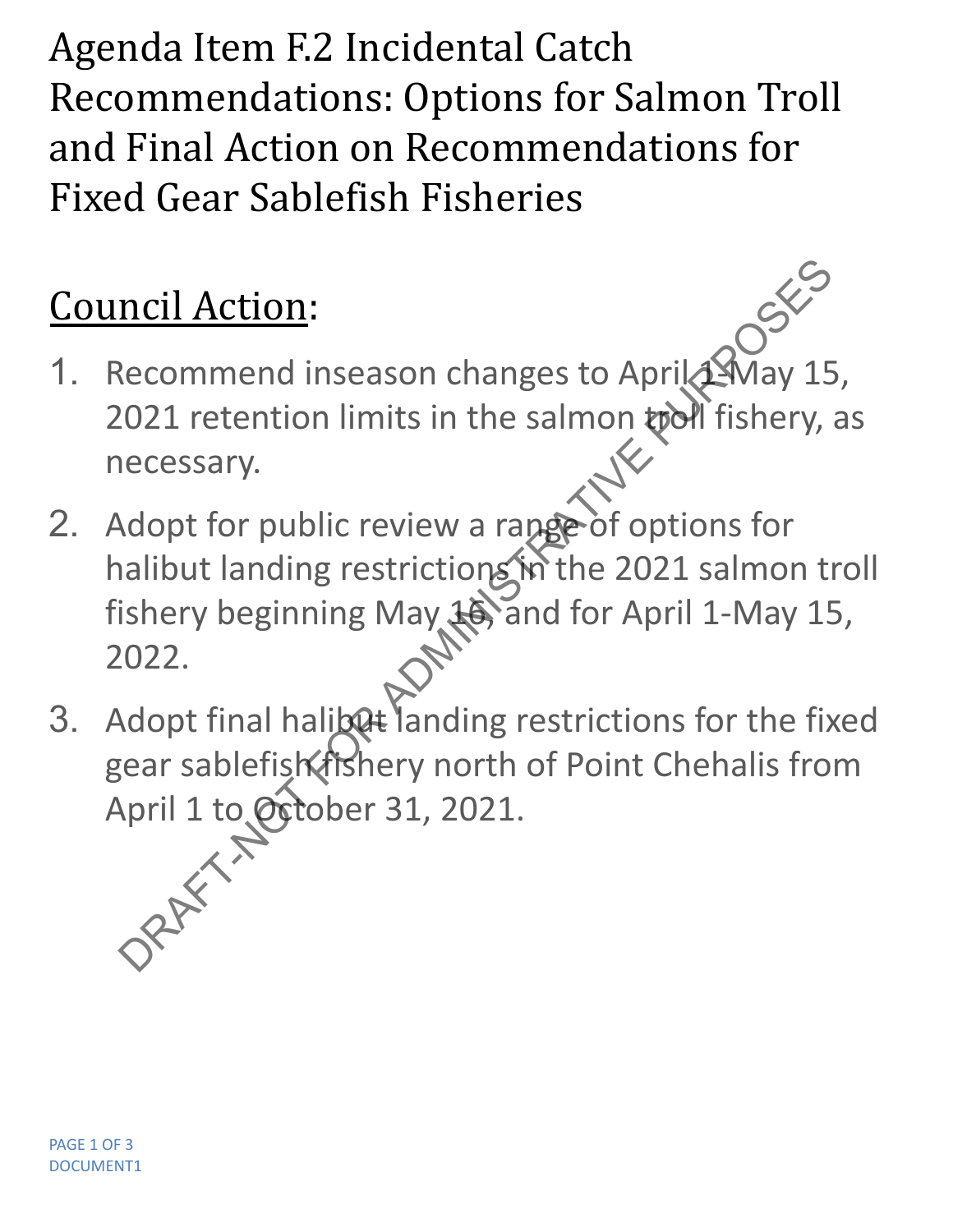F.2 ODFW Motion

I move the Council adopt for public review the alternatives presented in Agenda Item F.2.a Supplemental SAS Report 1, March 2021 for halibut landing restrictions in the 2021 salmon troll fishery beginning May 16 and for April 1 – May 15, 2022,

and

recommend no change to the current incidental Pacific halibut retention limits for the salmon troll fishery for the period April 1 - May  $(15, 2021.$ Manuel Manuel to the current incidental Pacific halibut After<br>for the salmon troll fishery for the period April 1 - May 15, 2021<br>d by Maggie Sommer<br>d by Virgil Moore<br>in passed unan.<br>passed unan.<br> $\frac{1}{2}$ <br> $\frac{1}{2}$ 

Moved by Maggie Sommer

Second by Virgil Moore

Motion passed unan.